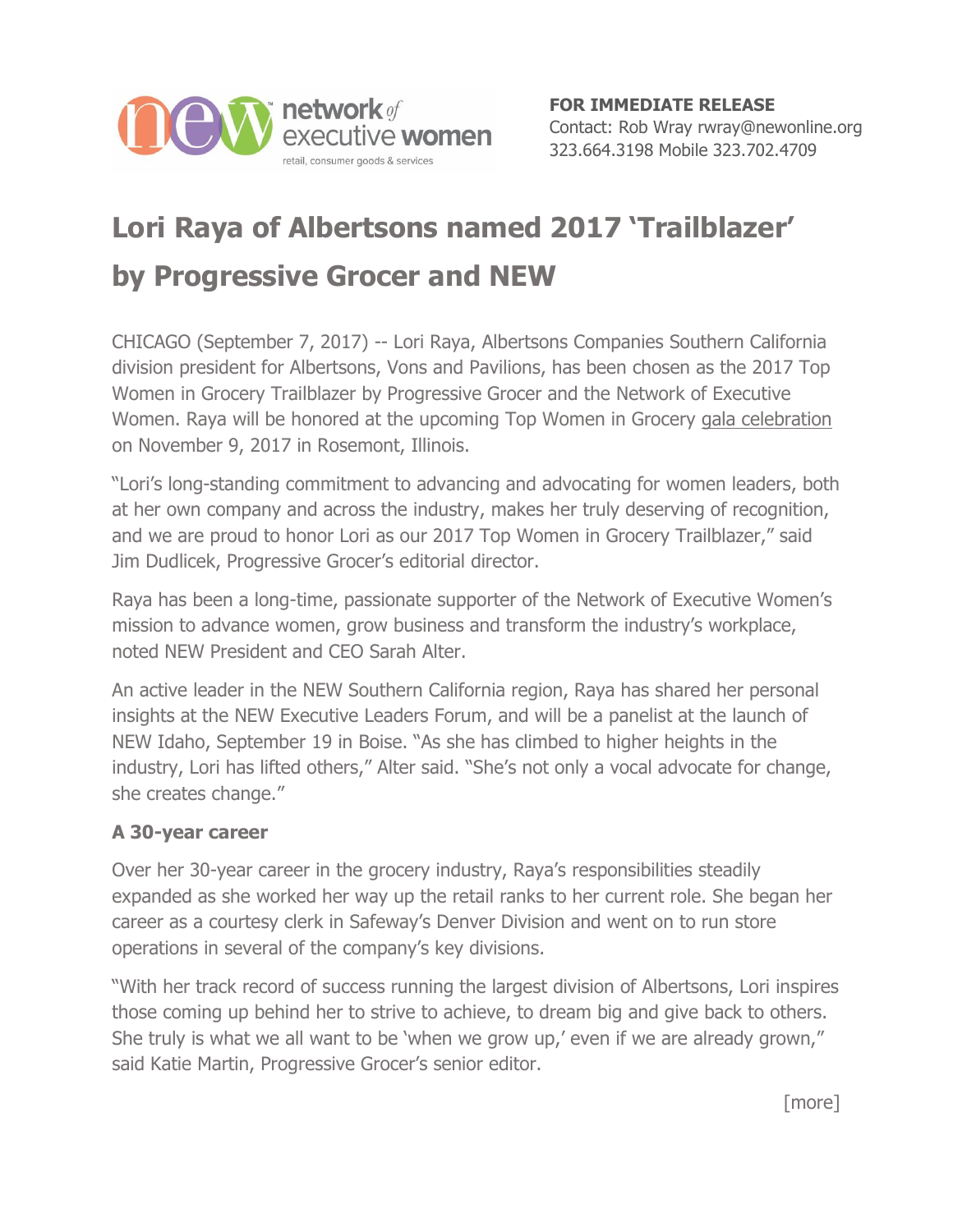**2** Lori Raya of Albertsons named top 2017 trailblazer by PG and NEW

Raya is a graduate of the USC Food Industry Executive Program and resides in Orange County, California with her husband Sam, a retired Vons store manager.

## **Award's sixth year**

Established in 2012, the PG/NEW Trailblazer Award recognizes a single executive whose leadership, vision and influence have helped break new ground for women in the retail food industry. The first Trailblazer Award recipient was Lynn Marmer of The Kroger Company. Other recipients include Janel Haugarth of Supervalu, Larree Renda of Safeway, Meg Ham of Food Lion and Judy Spires of Kings Super Markets.

This year marks the beginning of the second decade of PG's Top Women in Grocery awards program, which recognizes the contributions of women in three categories: Senior-level Executives, Rising Stars and Store Managers.

Visit the Top Women in Grocery [homepage](https://events.ensembleiq.com/Top-Women-In-Grocery-2017) for information on the gala and daytime leadership program.

## **ABOUT NEW**

Founded in 2001, the Network of Executive Women, Retail, Consumer Goods and Services, represents more than 10,000 members, 950 companies, 100 corporate sponsors and 21 regions in the U.S. and Canada. For more information about NEW and its national and regional learning programs, events, content and best practices, visit newonline.org.